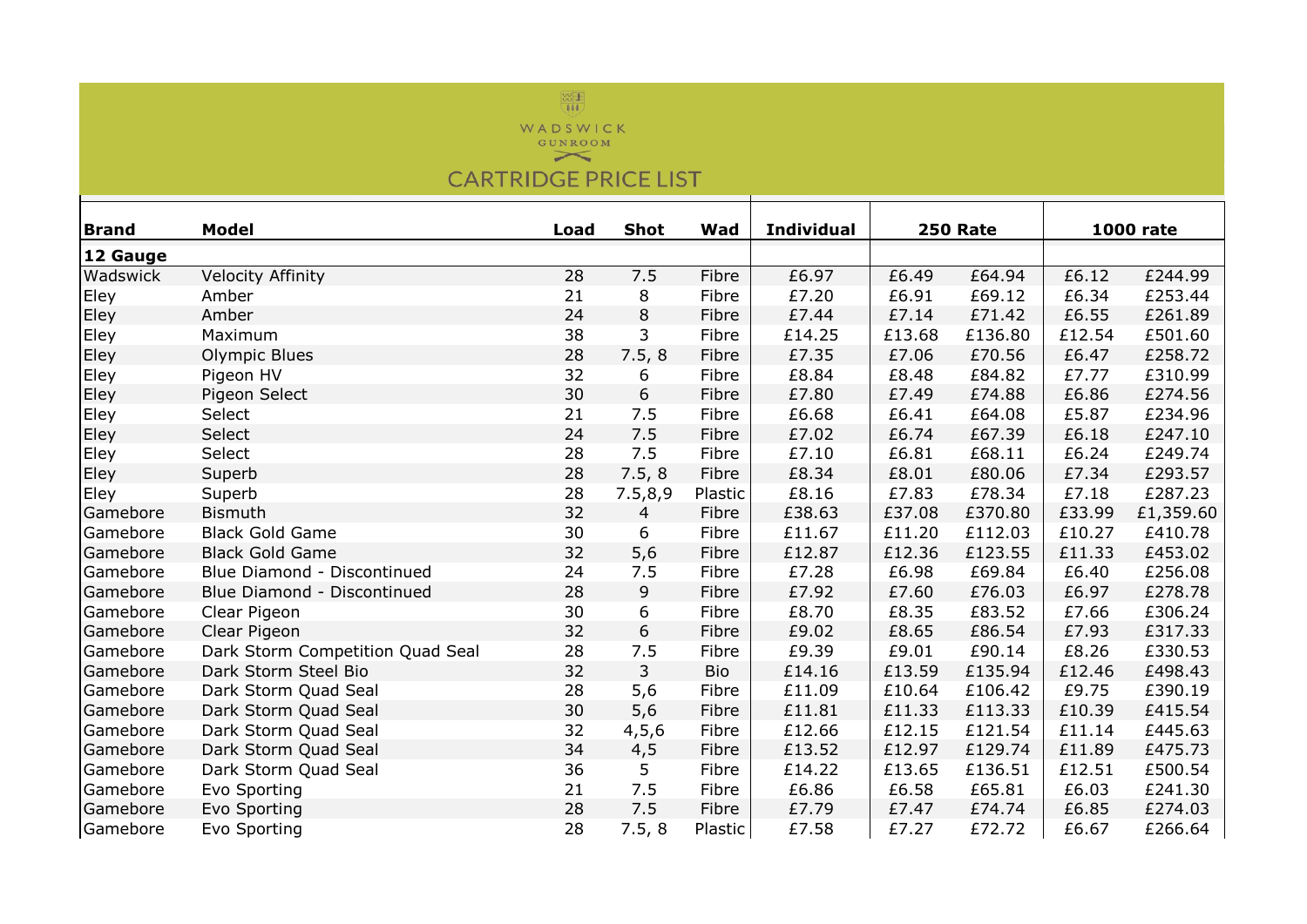| <b>Brand</b> | <b>Model</b>                         | Load | <b>Shot</b>    | Wad     | <b>Individual</b> | <b>250 Rate</b> |         |        | <b>1000 rate</b> |
|--------------|--------------------------------------|------|----------------|---------|-------------------|-----------------|---------|--------|------------------|
| Gamebore     | <b>Grouse Extreme</b>                | 33   | 5.5            | Fibre   | £12.74            | £12.23          | £122.26 | £11.21 | £448.27          |
| Gamebore     | Pigeon Extreme                       | 34   | 5              | Fibre   | £12.02            | £11.53          | £115.34 | £10.57 | £422.93          |
| Gamebore     | Pigeon Extreme                       | 34   | 5              | Plastic | £11.81            | £11.33          | £113.33 | £10.39 | £415.54          |
| Gamebore     | Mammoth Magnum Steel                 | 36   | 4              | Plastic | £5.54             | £5.31           | £53.14  | £4.87  | £194.83          |
| Gamebore     | Mammoth Steel                        | 42   | $\mathbf{1}$   | Plastic | £9.83             | £9.43           | £94.32  | £8.65  | £345.84          |
| Gamebore     | Regal Game                           | 30   | 5              | Fibre   | £10.71            | £10.28          | £102.82 | £9.42  | £376.99          |
| Gamebore     | Silver Steel - Discontinued          | 32   | $\overline{4}$ | Plastic | £14.21            | £13.64          | £136.37 | £12.50 | £500.02          |
| Gamebore     | Supergame Hi Bird                    | 28   | 6              | Fibre   | £9.80             | £9.40           | £94.03  | £8.62  | £344.78          |
| Gamebore     | Supergame Hi Bird                    | 30   | 5,6            | Fibre   | £10.01            | £9.60           | £96.05  | £8.80  | £352.18          |
| Gamebore     | <b>Velocity Plus</b>                 | 28   | 7.5,8          | Fibre   | £7.08             | £6.80           | £67.97  | £6.23  | £249.22          |
| Gamebore     | <b>Velocity Plus</b>                 | 28   | 8              | Plastic | £6.90             | £6.62           | £66.24  | £6.07  | £242.88          |
| Gamebore     | White Gold Quad Seal                 | 28   | 7.5,8          | Fibre   | £8.64             | £8.29           | £82.94  | £7.60  | £304.13          |
| Gamebore     | White Gold                           | 28   | 8              | Plastic | £8.49             | £8.15           | £81.50  | £7.47  | £298.85          |
| Hull         | Comp X                               | 21   | 7.5            | Fibre   | £6.87             | £6.60           | £65.95  | £6.05  | £241.82          |
| Hull         | Comp X                               | 28   | 7.5            | Fibre   | £7.10             | £6.81           | £68.11  | £6.24  | £249.74          |
| Hull         | <b>High Pheasant</b>                 | 30   | 5,6            | Fibre   | £11.30            | £10.84          | £108.43 | £9.94  | £397.58          |
| Hull         | High Pheasant Extreme                | 32   | 4, 5, 6        | Fibre   | £12.14            | £11.65          | £116.50 | £10.68 | £427.15          |
| Hull         | High Pheasant Extreme                | 34   | 4,5            | Fibre   | £12.80            | £12.28          | £122.83 | £11.26 | £450.38          |
| Hull         | High Pheasant Extreme                | 36   | $\overline{4}$ | Fibre   | £13.85            | £13.29          | £132.91 | £12.18 | £487.34          |
| Hull         | High Pheasant Extreme - Discontinued | 32   | 5              | Plastic | £9.80             | £9.40           | £94.03  | £8.62  | £344.78          |
| Hull         | High Pheasant Extreme - Discontinued | 36   | $\overline{4}$ | Plastic | £11.13            | £10.68          | £106.85 | £9.79  | £391.78          |
| Hull         | High Pheasant Steel (Hydro)          | 32   | 4,5            | Hydro   | £14.48            | £13.90          | £138.96 | £12.74 | £509.52          |
| Hull         | Hulmax                               | 34   | SG             | Fibre   | £14.03            | £13.46          | £134.64 | £12.34 | £493.68          |
| Hull         | <b>Imperial Game</b>                 | 28   | 5,6            | Fibre   | £10.67            | £10.24          | £102.38 | £9.39  | £375.41          |
| Hull         | <b>Imperial Game</b>                 | 30   | 5              | Fibre   | £11.13            | £10.68          | £106.85 | £9.79  | £391.78          |
| Hull         | Low Sonic VLR                        | 28   | 7.5            | Fibre   | £8.48             | £8.14           | £81.36  | £7.46  | £298.32          |
| Hull         | Partridge Cartridge                  | 32   | 5.5            | Fibre   | £11.90            | £11.42          | £114.19 | £10.47 | £418.70          |
| Hull         | Pro Fibre High Performance           | 24   | 7.5            | Fibre   | £8.51             | £8.16           | £81.65  | £7.48  | £299.38          |
| Hull         | Pro Fibre High Performance           | 28   | 7.5,8          | Fibre   | £8.97             | £8.61           | £86.11  | £7.89  | £315.74          |
| Hull         | Pro One DTL High Performance         | 28   | 7.5            | Plastic | £8.66             | £8.31           | £83.09  | £7.62  | £304.66          |
| Hull         | Pro One High Performance             | 24   | $\mathsf 9$    | Plastic | £8.34             | £8.01           | £80.06  | £7.34  | £293.57          |
| Hull         | Pro One High Performance             | 28   | 7,7.5,8,9      | Plastic | £8.69             | £8.34           | £83.38  | £7.64  | £305.71          |
| Hull         | Pro Piston                           | 28   | 9              | Plastic | £8.87             | £8.51           | £85.10  | £7.80  | £312.05          |
| Hull         | Pro Steel                            | 28   | 7              | Plastic | £7.98             | £7.66           | £76.61  | £7.02  | £280.90          |
| Hull         | Solway Steel 3"                      | 36   | 3              | Plastic | £13.85            | £13.29          | £132.91 | £12.18 | £487.34          |
| Hull         | Solway Steel 3"                      | 36   | $\overline{4}$ | Plastic | £13.85            | £13.29          | £132.91 | £12.18 | £487.34          |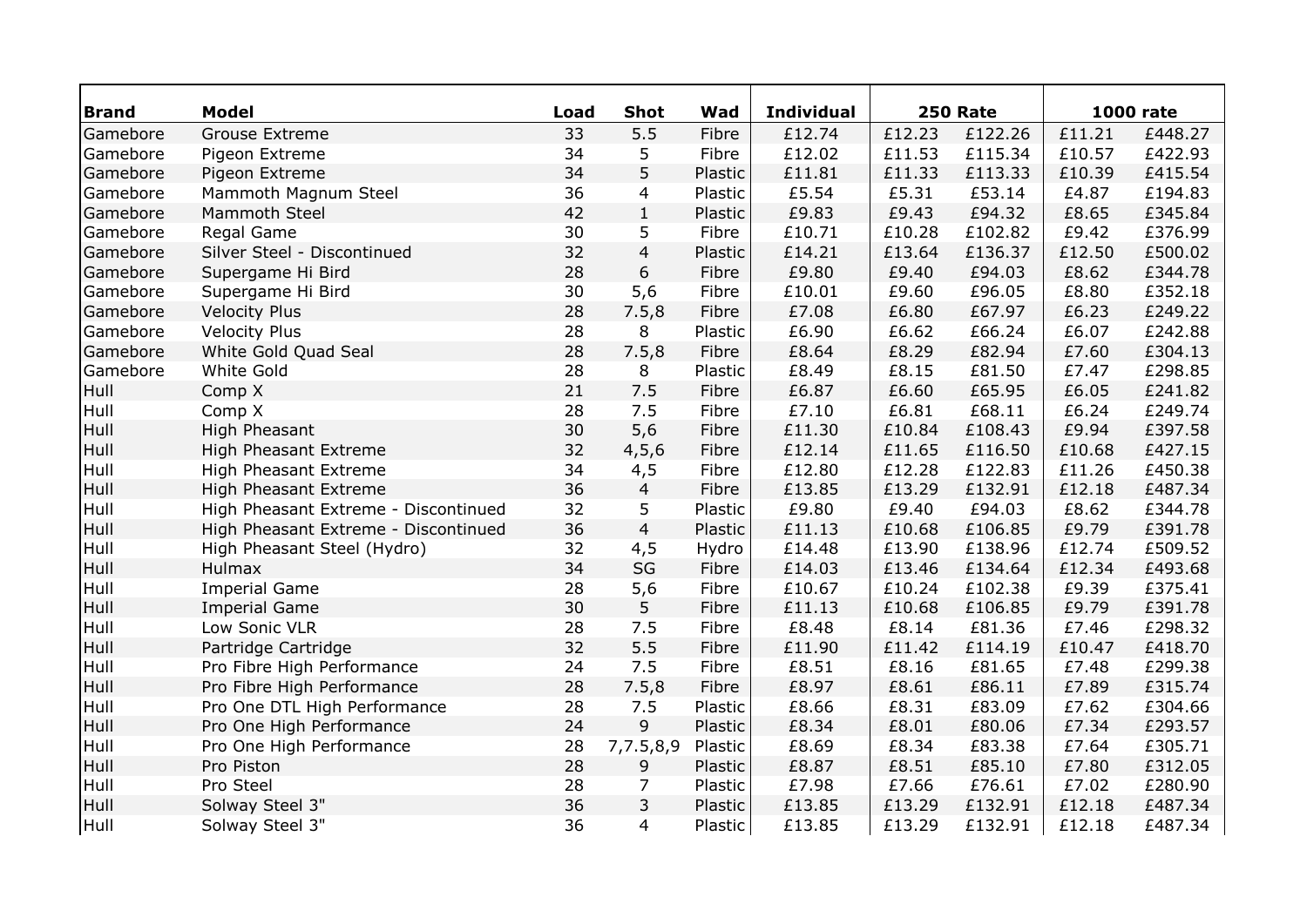| <b>Brand</b> | <b>Model</b>                 | Load | <b>Shot</b> | Wad     | <b>Individual</b> | <b>250 Rate</b> |         |        | <b>1000 rate</b> |
|--------------|------------------------------|------|-------------|---------|-------------------|-----------------|---------|--------|------------------|
| Hull         | Sovereign Extended Range     | 28   | 7.5, 8      | Fibre   | £9.45             | £9.07           | £90.72  | £8.32  | £332.64          |
| Hull         | Sovereign Extended Range     | 28   | 6.5, 7.5, 8 | Plastic | £9.35             | £8.97           | £89.71  | £8.22  | £328.94          |
| Hull         | Sovereign Ext Range Parcours | 28   | 6.5, 7.5    | Plastic | £9.74             | £9.35           | £93.46  | £8.57  | £342.67          |
| Hull         | Special Pigeon Long Range    | 32   | 6           | Fibre   | £9.45             | £9.07           | £90.72  | £8.32  | £332.64          |
| Hull         | Sporting 100                 | 28   | 7.5,8       | Fibre   | £7.73             | £7.42           | £74.16  | £6.80  | £271.92          |
| Hull         | Sporting 100                 | 28   | 7.5,8       | Plastic | £7.50             | £7.20           | £72.00  | £6.60  | £264.00          |
| Hull         | Steel Game 2 3/4"            | 32   | 5           | Plastic | £10.64            | £10.21          | £102.10 | £9.36  | £374.35          |
| Hull         | Steel Game Extra 2 3/4"      | 32   | 3           | Plastic | £11.58            | £11.12          | £111.17 | £10.19 | £407.62          |
| Hull         | Superfast                    | 27   | 7.5         | Fibre   | £7.20             | £6.91           | £69.12  | £6.34  | £253.44          |
| Hull         | Superfast                    | 27   | 7.5         | Plastic | £6.98             | £6.70           | £66.96  | £6.14  | £245.52          |
| Hull         | Superfast Pigeon             | 29   | $6\,$       | Fibre   | £8.28             | £7.95           | £79.49  | £7.29  | £291.46          |
| Hull         | Three Crowns                 | 28   | 6           | Paper   | £12.80            | £12.28          | £122.83 | £11.26 | £450.38          |
| Hull         | <b>Three Crowns</b>          | 30   | 5,6         | Paper   | £13.19            | £12.66          | £126.58 | £11.60 | £464.11          |
| Lyalvale     | English Sporter              | 28   | 8,9         | Fibre   | £7.10             | £6.81           | £68.11  | £6.24  | £249.74          |
| Lyalvale     | English Sporter              | 28   | 8           | Plastic | £6.90             | £6.62           | £66.24  | £6.07  | £242.88          |
| Lyalvale     | English Sporter Light        | 28   | 7.5         | Fibre   | £7.10             | £6.81           | £68.11  | £6.24  | £249.74          |
| Lyalvale     | Power Blue                   | 28   | 7.5         | Fibre   | £7.47             | £7.17           | £71.71  | £6.57  | £262.94          |
| Lyalvale     | Power Gold                   | 28   | 7.5,8       | Fibre   | £8.19             | £7.86           | £78.62  | £7.21  | £288.29          |
| Lyalvale     | Power Red                    | 27   | 7.5         | Fibre   | £7.20             | £6.91           | £69.12  | £6.34  | £253.44          |
| Lyalvale     | Power Red                    | 27   | 7.5         | Plastic | £6.98             | £6.70           | £66.96  | £6.14  | £245.52          |
| Lyalvale     | <b>Super Competition</b>     | 28   | 7.5         | Fibre   | £8.69             | £8.34           | £83.38  | £7.64  | £305.71          |
| Lyalvale     | Supreme Game                 | 34   | 4           | Fibre   | £11.97            | £11.49          | £114.91 | £10.53 | £421.34          |
| Lyalvale     | Super Light                  | 21   | 7.5         | Fibre   | £6.84             | £6.57           | £65.66  | £6.02  | £240.77          |
| Lyalvale     | Super Light                  | 24   | 7.5         | Fibre   | £7.53             | £7.23           | £72.29  | £6.63  | £265.06          |
| Lyalvale     | Supreme Game Ultimate Power  | 30   | 5,6         | Fibre   | £11.31            | £10.86          | £108.58 | £9.95  | £398.11          |
| Lyalvale     | Supreme Game Ultimate Power  | 32   | 5,6         | Fibre   | £12.24            | £11.75          | £117.50 | £10.77 | £430.85          |
| Lyalvale     | Supreme Game Ultimate Power  | 36   | 4,5         | Fibre   | £14.13            | £13.56          | £135.65 | £12.43 | £497.38          |
| <b>RC</b>    | HPF <sub>3</sub>             | 28   | 6           | Fibre   | £10.58            | £10.15          | £101.52 | £9.31  | £372.24          |
| <b>RC</b>    | HPF <sub>3</sub>             | 30   | 5,6         | Fibre   | £10.80            | £10.37          | £103.68 | £9.50  | £380.16          |
| <b>RC</b>    | HPF <sub>3</sub>             | 32   | 4, 5, 6     | Fibre   | £11.10            | £10.66          | £106.56 | £9.77  | £390.72          |
| <b>RC</b>    | HPF <sub>3</sub>             | 35   | 4,5         | Fibre   | £13.70            | £13.15          | £131.47 | £12.05 | £482.06          |
| <b>RC</b>    | JK6 (Box of 25)              | 35   | 5           | Plastic | £14.18            | £13.61          | £136.08 | £12.47 | £498.96          |
| <b>RC</b>    | JK6 (Box of 25)              | 36   | 4           | Plastic | £16.88            | £16.20          | £162.00 | £14.85 | £594.00          |
| <b>RC</b>    | JK6 (Box of 25)              | 36   | 5           | Plastic | £16.88            | £16.20          | £162.00 | £14.85 | £594.00          |
| <b>RC</b>    | Prestige Sipe                | 28   | 6           | Fibre   | £10.50            | £10.08          | £100.80 | £9.24  | £369.60          |
| <b>RC</b>    | Prestige Sipe                | 30   | 5,6         | Fibre   | £10.77            | £10.34          | £103.39 | £9.48  | £379.10          |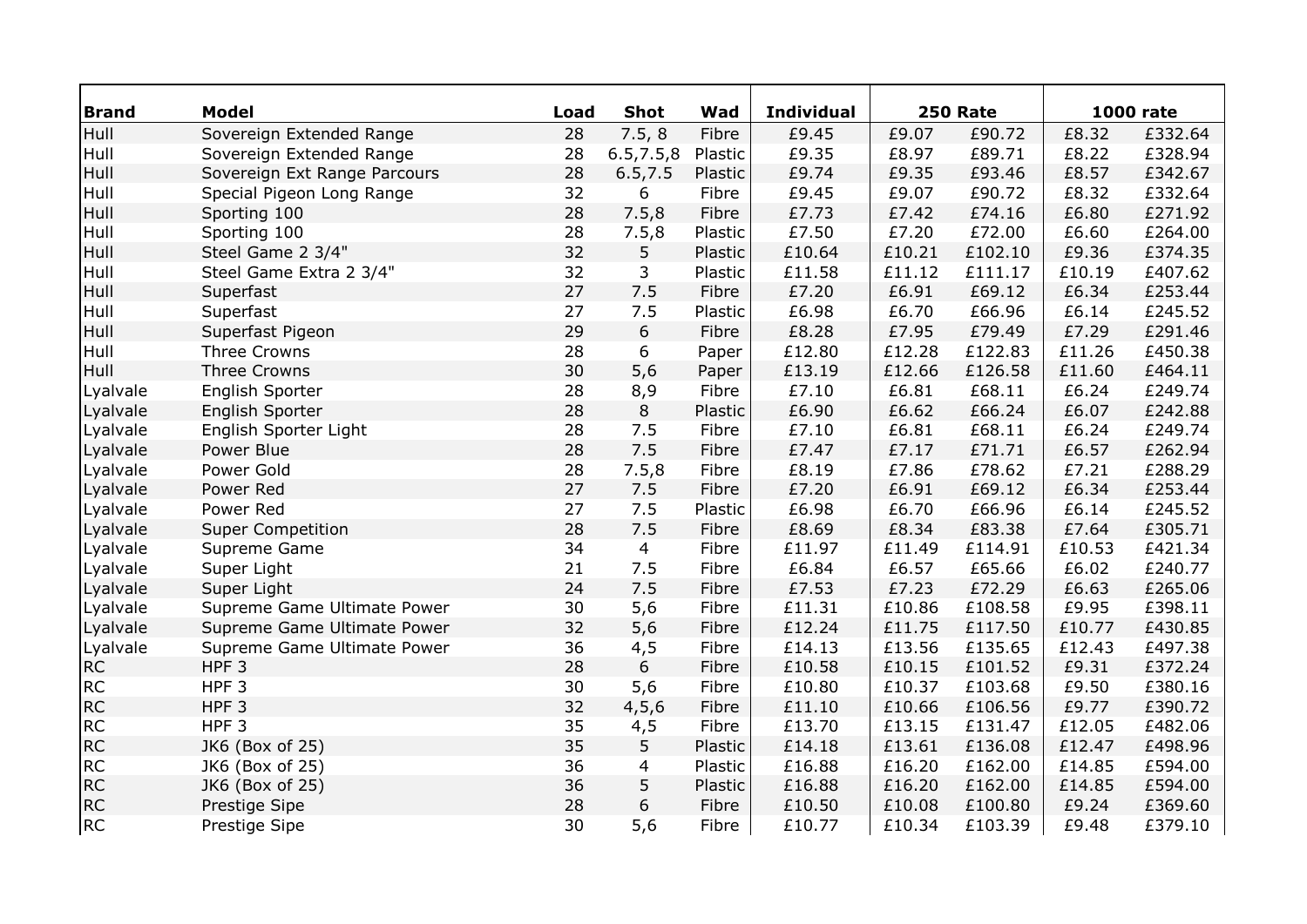| <b>Brand</b> | <b>Model</b>                 | Load            | <b>Shot</b>    | Wad     | <b>Individual</b> | <b>250 Rate</b> |          |           | <b>1000 rate</b> |
|--------------|------------------------------|-----------------|----------------|---------|-------------------|-----------------|----------|-----------|------------------|
| <b>RC</b>    | Prestige Sipe                | 32              | 6              | Fibre   | £11.18            | £10.73          | £107.28  | £9.83     | £393.36          |
| <b>RC</b>    | Sipe Extreme                 | 32              | 4,5            | Fibre   | £12.08            | £11.59          | £115.92  | £10.63    | £425.04          |
| <b>RC</b>    | <b>Professional Game</b>     | 28              | 5,6            | Fibre   | £9.83             | £9.43           | £94.32   | £8.65     | £345.84          |
| <b>RC</b>    | <b>Professional Game</b>     | 30              | 5,6            | Fibre   | £10.50            | £10.08          | £100.80  | £9.24     | £369.60          |
| <b>RC</b>    | Romagnola Fibre              | 21              | 7.5            | Fibre   | £6.42             | £6.16           | £61.63   | £5.65     | £225.98          |
| <b>RC</b>    | Romagnola Fibre              | 24              | 7.5            | Fibre   | £6.75             | £6.48           | £64.80   | £5.94     | £237.60          |
| <b>RC</b>    | Romagnola Fibre              | 28              | 7.5            | Fibre   | £7.17             | £6.88           | £68.83   | £6.31     | £252.38          |
| <b>RC</b>    | <b>Steel Shot</b>            | 32              | $\overline{4}$ | Plastic | £9.60             | £9.22           | £92.16   | £8.45     | £337.92          |
| <b>RC</b>    | Competition Line             | 28              | 6              | Plastic | £5.85             | £5.62           | £56.16   | £5.15     | £205.92          |
| <b>RC</b>    | RC4 Excellence               | 28              | 8              | Plastic | £9.38             | £9.00           | £90.00   | £8.25     | £330.00          |
| <b>RC</b>    | RC50 (Box of 10)             | 50              | 0              | Plastic | £7.35             | £7.06           | £70.56   | £6.47     | £258.72          |
| 16 Gauge     |                              |                 |                |         | Individual        |                 | 250 Rate | 1000 rate |                  |
| Gamebore     | Regal Game                   | $\overline{28}$ | 6              | Fibre   | £10.04            | £9.63           | £96.34   | £8.83     | £353.23          |
| Gamebore     | Super Steel - Discontinued   | 26              | 5              | Plastic | £8.64             | £8.29           | £82.94   | £7.60     | £304.13          |
| Hull         | Hull High Pheasant           | 26              | 5,6            | Fibre   | £10.50            | £10.08          | £100.80  | £9.24     | £369.60          |
| Hull         | Hull High Pheasant           | 28              | 5,6            | Fibre   | £10.95            | £10.51          | £105.12  | £9.64     | £385.44          |
| Hull         | Hull ProSixteen              | 24              | 7.5            | Fibre   | £9.59             | £9.20           | £92.02   | £8.43     | £337.39          |
| <b>RC</b>    | RC16 (Fibre)                 | 28              | 6              | Fibre   | £11.22            | £10.77          | £107.71  | £9.87     | £394.94          |
| <b>RC</b>    | RC16 (Fibre)                 | 30              | 5              | Fibre   | £11.60            | £11.13          | £111.31  | £10.20    | £408.14          |
| 20 Gauge     |                              |                 |                |         | Individual        |                 | 250 Rate |           | 1000 rate        |
| Eley         | Amber                        | $\overline{21}$ | $\overline{8}$ | Fibre   | £8.42             | £8.08           | £80.78   | £7.41     | £296.21          |
| Eley         | <b>CT20</b>                  | 21              | 7.5            | Fibre   | £8.19             | £7.86           | £78.62   | £7.21     | £288.29          |
| Eley         | <b>CT20</b>                  | 28              | 7.5            | Fibre   | £9.38             | £9.00           | £90.00   | £8.25     | £330.00          |
| Gamebore     | <b>Black Gold</b>            | 28              | 5,6            | Fibre   | £10.85            | £10.41          | £104.11  | £9.54     | £381.74          |
| Gamebore     | <b>Black Gold</b>            | 30              | 5,6            | Fibre   | £11.46            | £11.00          | £110.02  | £10.08    | £403.39          |
| Gamebore     | <b>Black Gold</b>            | 32              | 5              | Fibre   | £12.02            | £11.53          | £115.34  | £10.57    | £422.93          |
| Gamebore     | Competition                  | 21              | 7.5            | Fibre   | £8.06             | £7.73           | £77.33   | £7.09     | £283.54          |
| Gamebore     | Competition                  | 24              | 8              | Fibre   | £8.46             | £8.12           | £81.22   | £7.44     | £297.79          |
| Gamebore     | Competition                  | 28              | 8              | Fibre   | £9.08             | £8.71           | £87.12   | £7.99     | £319.44          |
| Gamebore     | Regal Game                   | 25              | 6              | Fibre   | £9.21             | £8.84           | £88.42   | £8.10     | £324.19          |
| Gamebore     | Regal Game                   | 28              | 6              | Fibre   | £9.66             | £9.27           | £92.74   | £8.50     | £340.03          |
| Hull         | High Pheasant                | 25              | 5,6            | Fibre   | £10.29            | £9.88           | £98.78   | £9.06     | £362.21          |
| Hull         | <b>High Pheasant Extreme</b> | 28              | 5,6            | Fibre   | £10.92            | £10.48          | £104.83  | £9.61     | £384.38          |
| Hull         | High Pheasant Extreme        | 30              | 5,6            | Fibre   | £11.37            | £10.92          | £109.15  | £10.01    | £400.22          |
| Hull         | High Pheasant Extreme        | 32              | 5              | Fibre   | £11.90            | £11.42          | £114.19  | £10.47    | £418.70          |
| Hull         | ProTwenty                    | 22              | 7.5            | Fibre   | £8.40             | £8.06           | £80.64   | £7.39     | £295.68          |